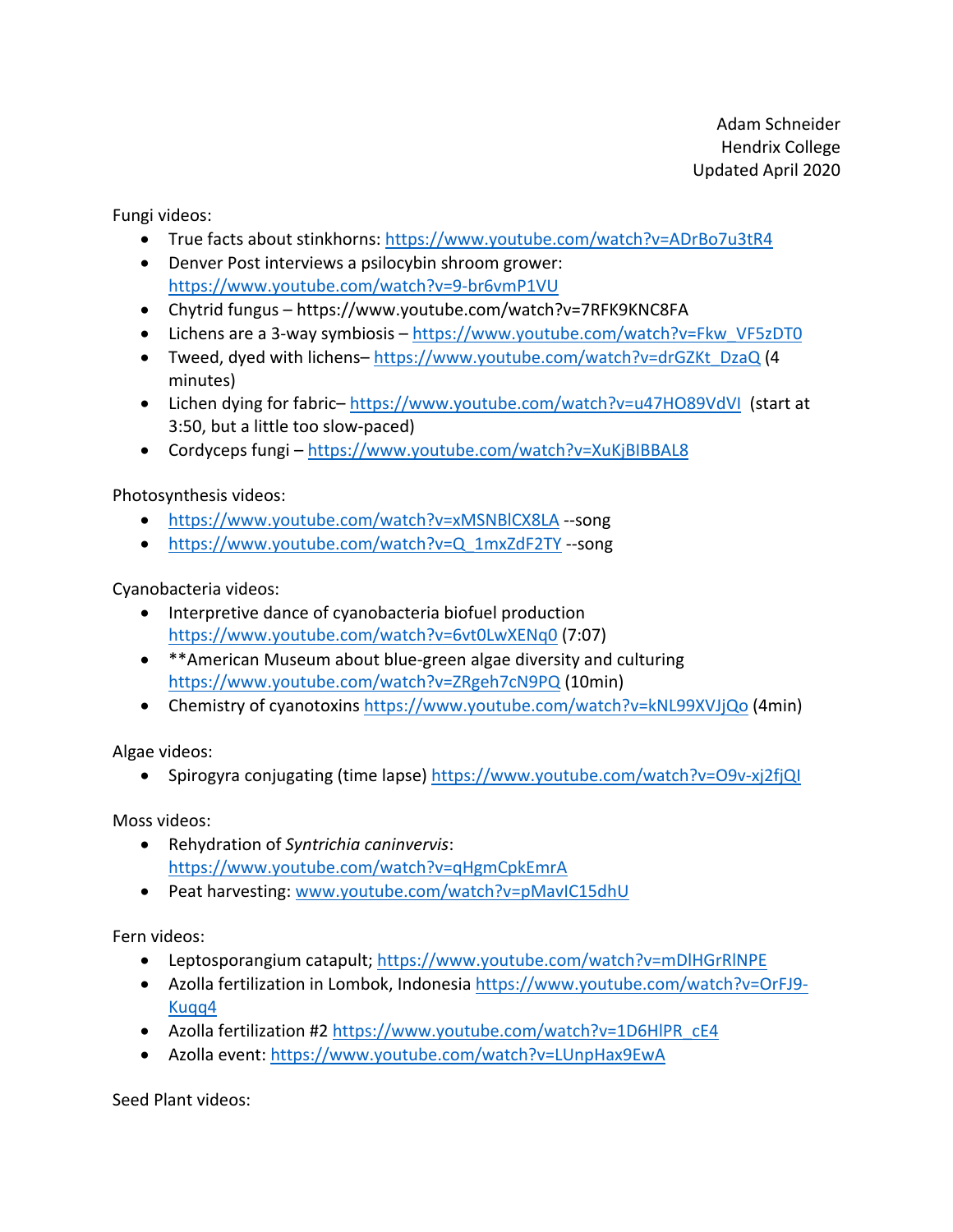- Pollen tube growth/development https://www.youtube.com/watch?v=4Kw2U2E1POM
- Welwitschia (2 min) https://www.youtube.com/watch?v=1AOvJ1fmjpk

• Welwitschia (5 min) https://www.youtube.com/watch?v=J0UZ\_nU-0Dw Root videos:

- Root Growth (6 min) https://www.youtube.com/watch?v=dwHeq6dbCm4
- "Going Underground: Why are Roots so Important" (8 min) https://www.youtube.com/watch?v=68wslX2TAUI

Soil videos:

• Soil horizons (K State) https://www.youtube.com/watch?v=b1VcCc0co78 (5 minutes)

Stems and plant architecture

- Science Friday Biomechanics of Tendrils https://www.youtube.com/watch?v=Vbzgv5iKEyY (5 minutes)
- Niklas on evolution of plant architecture https://www.youtube.com/watch?v=- BhqMg5MT3g (13 min from 31:20 to 44:30)

Plant senses:

- Heliotropism in Sunflowers
	- https://nature.berkeley.edu/blackmanlab/Blackman\_Lab/Solar\_Tracking.html
	- https://nature.berkeley.edu/news/2016/08/sunflowers-move-clock
- Touch-induced movement
	- Sundew https://www.youtube.com/watch?v=-8YpoP7yRE8 OR https://www.youtube.com/watch?v=0vzc-t1d3Io
	- Dodder https://youtu.be/tZpjKemWalk
	- Venus fly trap & Sensitive Mimosa https://www.ted.com/talks/greg\_gage\_electrical\_experiments\_with\_plants\_that \_count\_and\_communicate#t-344029
	- Peyote and other cacti https://www.youtube.com/watch?v=Pyyhtn7t9i4 https://youtu.be/4G\_S0QvRFcw https://awkwardbotany.com/2015/06/10/year-of-pollination-stamenmovement-in-the-flowers-of-prickly-pears/
	- Cucurbit tendril https://www.youtube.com/watch?v=ufPT7S9OSok
	- Mahonia: https://www.youtube.com/watch?v=BbmQWMphmtU
	- Bladderwort https://www.youtube.com/watch?v=Zb\_SLZFsMyQ

Wood videos:

• Liana morphology – Joyce Chery https://www.youtube.com/watch?v=671yhPMCfqc&feature=emb\_title (15 min)

Agriculture and Green Revolution

• PBS on Green Revolution and agricultural research in India… from 2002. (6 min) https://www.pbs.org/video/green-revolution-826/